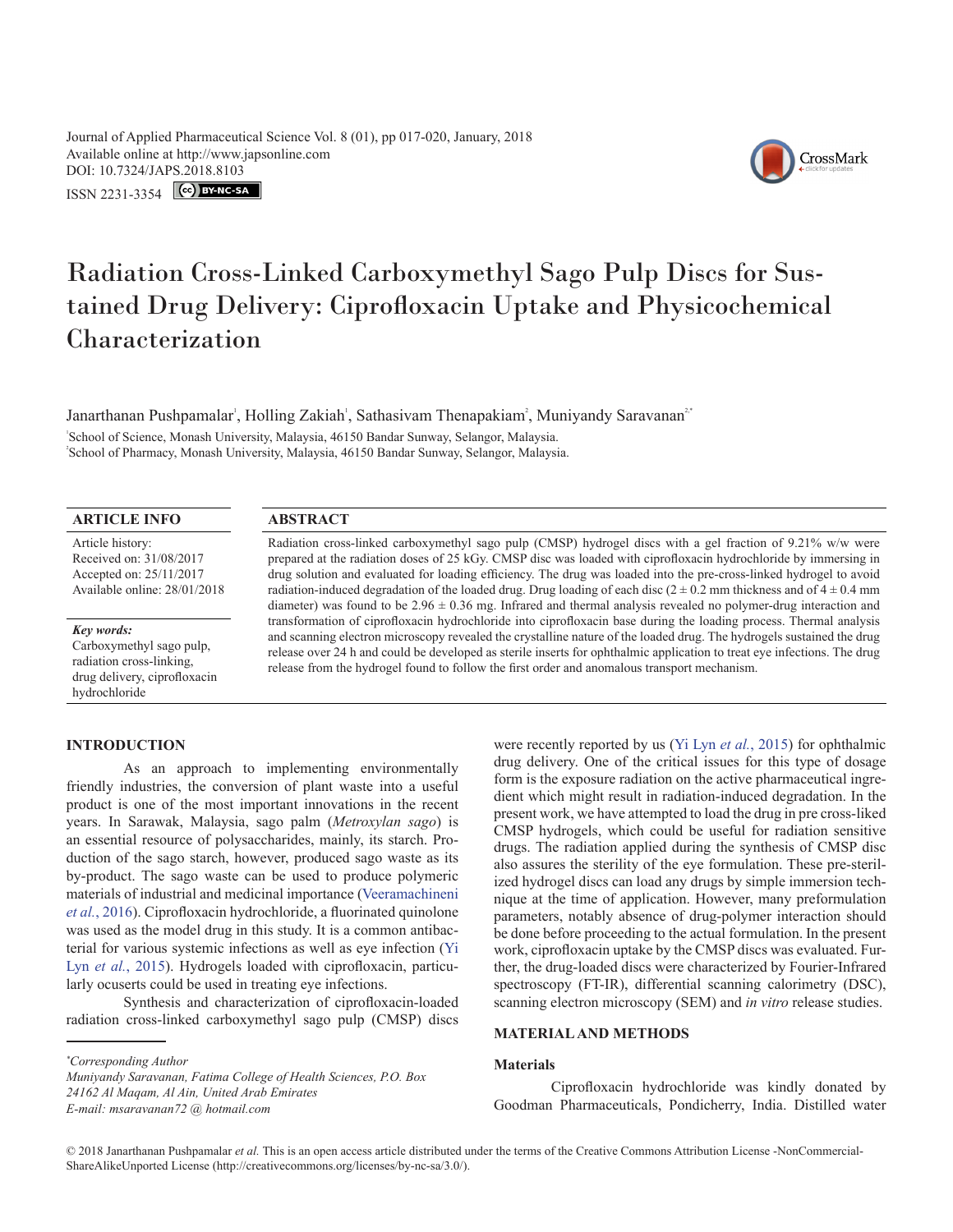was used for all aqueous solution preparations. All other chemicals used were of analytical grade. CMSP was synthesized from sago biomass by classical Williamson etherification as reported by ([Pushpamalar](#page-3-2) *et al.*, 2013). The degree of substitution, viscosity and molecular weight of synthesized CMSP were 0.4, 184.33 dl/g and 75974 g/mol, respectively.

#### **Preparation of radiation cross-linked discs**

Radiation cross-linked CMSP hydrogel discs were prepared as described in our previous publication ([Yi Lyn](#page-3-1) *et al.*, [2015](#page-3-1)). Briefly, 100 ml of 20% w/v CMSP solutions were prepared and spread onto a separate thin mould and sealed in a plastic bag. The CMSP mixture was cross-linked by two MeV electron beam accelerator (model EPS-3000, current was 10 mA) by applying 25 kGy irradiation dose. After irradiation, the hydrogel was soaked in water for six h at room temperature and then cut into discs of six mm diameter using a single paper punch. The diameter and thickness of the discs were again measured after complete drying (overnight at 70° C) using a Vernier caliper. Discs with a thickness of  $2 \pm 0.2$  mm and diameter of  $4 \pm 0.4$  mm was selected for drug loading.

### **Loading ciprofloxacin in discs**

The drug solution was prepared by dissolving 0.3 g of ciprofloxacin hydrochloride in 10 ml water. The loading was carried out at room temperature by immersing the discs  $(n = 3)$  in the drug solution for 24 h. Then the discs were washed once with water and were dried in an oven overnight at 70° C. The amount of drugs loaded was measured by macerating the discs in the phosphate buffer pH 7.4 at 37° C for 48 h. Subsequently, the drug content in the buffer was determined at 271 nm [\(Yi Lyn](#page-3-1) *et al.*, 2015) using a UV-Vis Spectrophotometer (Shimadzu 1240).

### **Characterization of ciprofloxacin loaded disc**

 The infrared spectrums of samples were recorded with Perkin Elmer FTIR spectrophotometer using KBr pellet method. DSC profiles of CMSP disc and ciprofloxacin hydrochloride were recorded using Mettler Toledo DSC 822e. About 5-10 mg of the hydrogel sample was sealed in an aluminium pan and heated from

50° C to 350° C at a heating rate of 10° C/min. The flow rate of nitrogen was maintained at 50 ml/min. Scanning Electron Microscope (SEM) model Quanta 400 ESEM was used to study the surface morphology of the discs. The samples were coated with a thin layer of gold by evaporation and were observed at an accelerating voltage of 5-10 kV.

#### *In vitro* **release**

The *in vitro* release studies were carried out in an EDC-07 Franz's diffusion cell (Electrolab, India) using five ml of phosphate buffer (pH 7.4) as the release medium [\(Yi Lyn](#page-3-1) *et al.*[, 2015](#page-3-1)) in the receptor compartment. Drug-loaded discs were placed in donor compartment over a dialysing membrane and wetted using 0.5 ml of the release medium. The dissolution rates were measured at  $37.0 \pm 0.5^{\circ}$ C while stirring the release medium at 50 rpm. One ml of samples were withdrawn using sample port, and the same volume of the release medium was replaced. The amount of drug present in the sample was estimated at 271 nm using UV–vis spectrophotometer.

#### **RESULTS AND DISCUSSION**

Based on our previous studies, 20% w/w CMSP was selected and irradiated at 25 kGy to yield a hydrogel with a gel fraction of 8.45% w/w. As irradiation dose increases, scission predominates over crosslinking and resulting in lower gel fraction ([Yi Lyn](#page-3-1) *et al.*, 2015). In radiation sterilization processes, a radiation absorbed dose of 25 kGy is required to achieve a required sterility level. Sterility is one of the formulation criteria for eye formulation. Radiation doses higher than 25 kGy has produced weaker gels with physically unstable discs. Hence, gels crosslinked at 25 kGy was used in the present study. The thickness and the diameter of each disc were standardized as both parameters can affect the loading and release of drugs through the polymer matrix. The discs were impregnated with the drug solution to load the drug. Loading by immersion is selected to mimic practicing pharmacist at the hospital, i.e., the hydrogels irradiated at the sterilization doses impregnated with sterile drug solution aseptically. Impregnation of the hydrogel in drug solution would be useful to establish required swelling equilibrium with water to ease its



**Fig. 1**: FT-IR spectrum of CMSP hydrogel disk (A), ciprofloxacin hydrochloride (B) and CMSP hydrogel disk loaded with ciprofloxacin hydrochloride (C).



**Fig. 2**: DSC thermogram of CMSP hydrogel disc (A), CMSP hydrogel disc loaded with ciprofloxacin (B) and ciprofloxacin hydrochloride (C).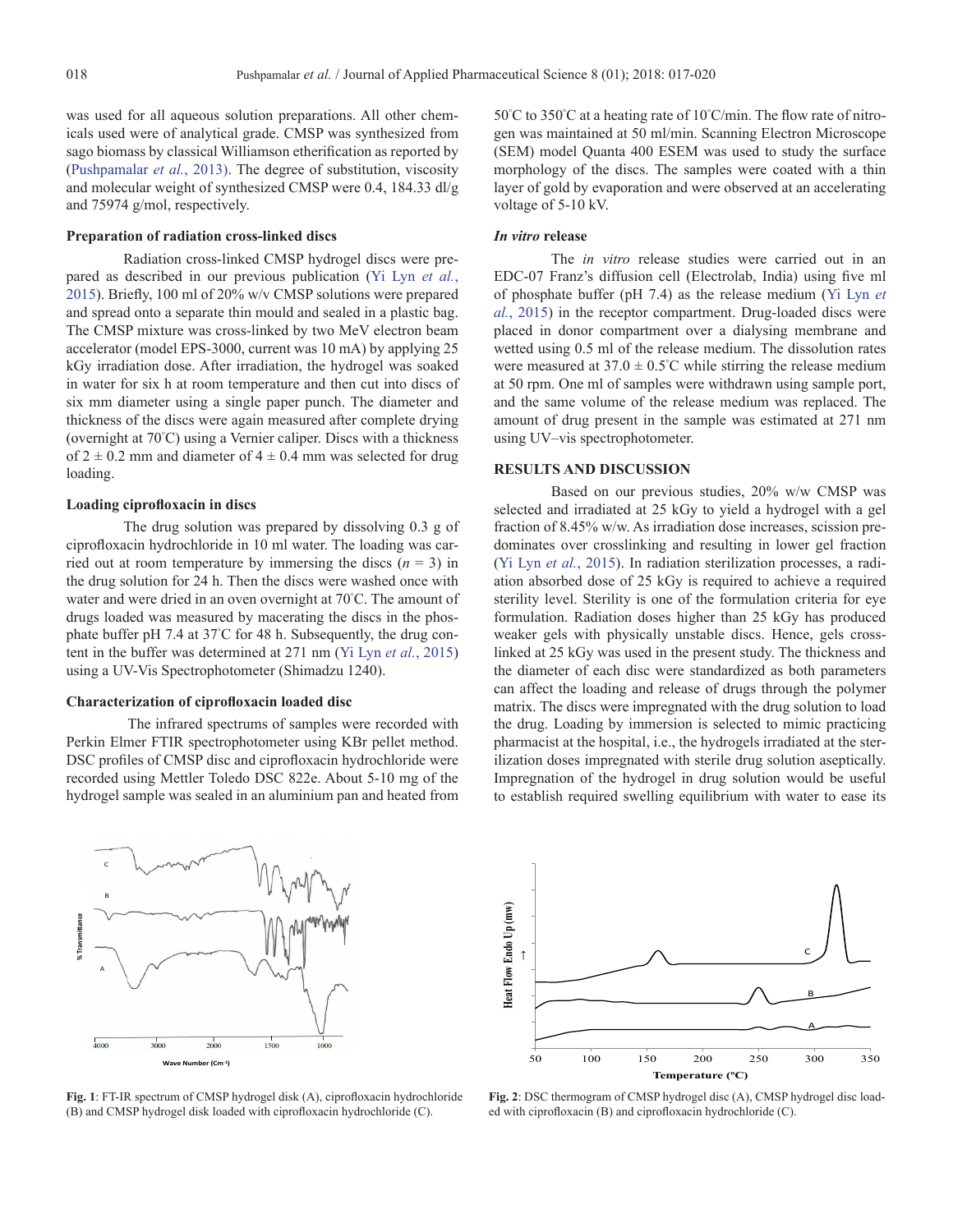

**Fig. 3**: SEM Photographs shows surface of cross-linked unloaded (A) and drug loaded (B) CMSP hydrogel discs. The drug crystals are seen on the surface of drug loaded discs.

application than the dry one. The CMSP hydrogel disc has shown a drug loading of  $2.96 \pm 0.36$  mg of ciprofloxacin per disc.

The IR spectrum of CMSP showed a broad peak at 3326 cm−1 due to stretching vibration of –OH group (Fig. 1 A). The peak at 2897 cm−1 is due to C-H stretching vibration. The presence of a strong absorption band at 1596 cm<sup>-1</sup> confirms the presence of –COO- group and act as evidence of carboxylation of sago pulp. The bands at 1417 and 1319 cm<sup>-1</sup> are for  $CH_2$  scissors and OH bending vibration, respectively. The broad bands from 1000 to 1200 cm−1 were due to sugar ring absorption ([Barbucci](#page-3-3) *et al.*, [2000;](#page-3-3) [Charpentier-Valenza](#page-3-4) *et al.*, 2005). In the spectrum of ciprofloxacin hydrochloride (Fig. 1 B), the peaks at 1300-1250 and 3550-3450 cm−1 are due to stretching vibration of the hydroxyl group. The characteristic absorption bands at 1271 and 1623 cm<sup>-1</sup> of ciprofloxacin hydrochloride were due to stretching vibration of the C-F bond, and the vibration of the phenyl framework conjugated to –COOH, respectively [\(Wang](#page-3-5) *et al.*, 2007). The stretching vibration at 1705 cm−1 was due to CO group of acid. Peaks at 3085 and 2926 cm−1 were observed for vibration of C-H from the phenyl framework. These drug peaks also appeared in the spectrum of drug loaded discs (Fig. 1 C). The bands observed in CMSP hydrogels were also appeared in the drug-loaded CMSPC disc suggesting no interaction. All these observations were similar as reported in our previous publication ([Yi Lyn](#page-3-1) *et al.*, 2015).

and indicated amorphous nature of the cross-linked polymer. The drug-loaded hydrogels showed a peak at 246° C. The ciprofloxacin hydrochloride showed a peak at 160° C for the presence of the water molecule and also a peak observed at it melting point of 323°C ([Prabhu](#page-3-6) *et al.*, 2008). The peak at 323°C shifted to 246°C in drug-loaded hydrogels, which is at the melting point of ciprofloxacin base [\(Francis](#page-3-7) *et al.*, 1991). This observation suggests conversion of ciprofloxacin hydrochloride to ciprofloxacin during the loading process. The conversion could be due to alkaline nature of CMSP, and when ciprofloxacin hydrochloride comes in contact with hydrogels, converted into the base. In support of IR data, it can be concluded that the drug loaded in hydrogel as a free base form of ciprofloxacin. These observations were in contrast to our previous report. The addition of ciprofloxacin hydrochloride before irradiation resulted in amorphous but as hydrochloride salt of the drug in the CMSP disc ([Yi Lyn](#page-3-1) *et al.*, 2015). Ciprofloxacin is a zwitterion, and its presence in base form (neutral or unionized form) could be useful in the best antibacterial effect due to more lipophilicity. Neutral ions possess better membrane permeability than the charged ions. Thus, the ciprofloxacin disc prepared by the present method might produce a best anti-bacterial effect.



**2 1.95 y = -0.0126x + 1.986 R² = 0.9947 1.9 Log % remaining** يشامل **1.85** % rem **1.8**  $\frac{86}{2}$  1.75 **A 1.7 1.65 0 6 12 18 24 Hours** Log tii **0 Log % cumulative release 0 0.5 1 1.5 -0.2** % cumulative relea **y = 0.719x - 1.2885 -0.4 R² = 0.9889 -0.6 B -0.8** Log **-1 -1.2**

**Fig. 4**: *In vitro* release profile of ciprofloxacin from CMSP disc  $(n = 3 \pm s.d.)$ .

The DSC thermograms of CMSP hydrogels unloaded, loaded and ciprofloxacin hydrochloride is given in Fig. 2 A, B and C, respectively. The CMSP hydrogels showed no prominent peaks

**Fig. 5**: First order (A) and Korsmeyer-Peppas (B) plot of release profile.